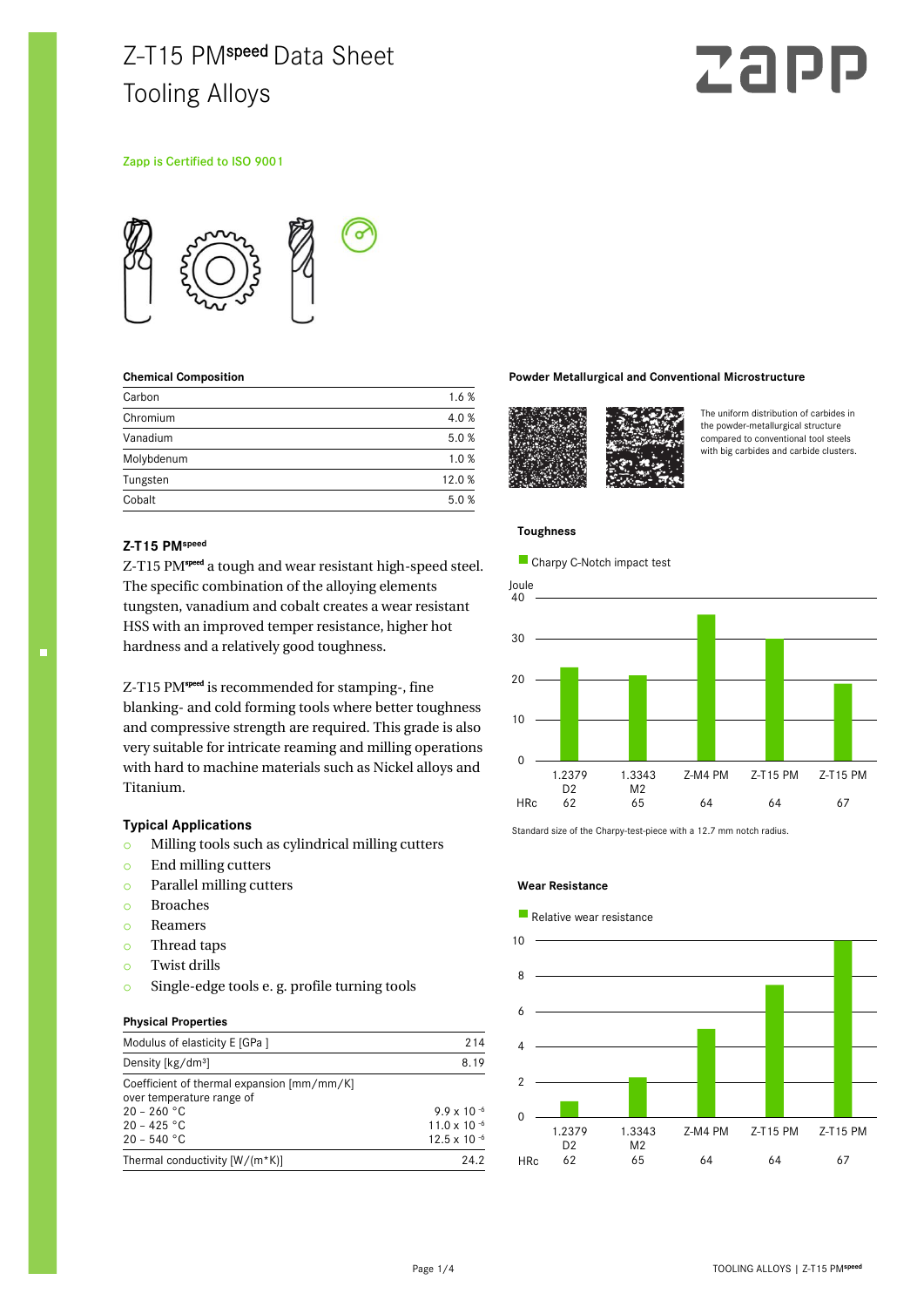#### **Thermal Treatments**

#### **Soft Annealing**

The material is heated uniformly to a temperature of 870 °C and then maintained at this temperature for 2 hours. Then, the material is cooled to 540 °C in a furnace at a cooling rate of maximum 15 °C per hour.

It is then further cooled in still air down to room temperature. The typical hardness achieved by soft annealing is approx. 250 – 280 HB.

#### **Stress Relieving**

Rough machined material is stress relieved by heating to 600 – 700 °C. Once complete heat penetration has been reached (minimum 2 hours), the material is allowed to cool in the furnace to approximately 500 °C followed by cooling in air.

Hardened material is stress relieved at 15 – 30 °C for 2 hours below last tempering temperature followed by cooling in air.

#### **Straightening**

Straightening should be done in the temperature range of 200 to 430 °C.

#### **Hardening**

Hardening usually involves the use of two preheating steps according to the table on the right. Depending on furnace and charging, additional preheating steps can be implemented. Best combination of toughness and wear resistance is attained by austenitizing at 1,180 °C.

In order to achieve a corresponding degree of dissolution of the alloying elements, as well as an appropriate hardening, minimum heat penetration times as given in the table are recommended.

These holding times should be correspondingly adapted for thick or thin-walled material cross sections.

#### **Quenching**

Quenching can take place in hot bath at 540 °C, oil or pressurized gas. Quenching in salt bath or oil leads to maximum hardness, whereas cooling in vacuum can lead to lower values of 1 – 2 HRc.

By use of vacuum quenching a minimum pressure of 6 bar is recommend-ed. The appropriate pressure needs to be adjusted for complex tool shapes in order to minimize risk of cracking and tool distortion.

For attaining ideal toughness properties, it is recommended to apply the hot bath quenching method. For attaining maximum hardness after quenching, the cooling rate between 1,000 °C and 550 °C needs to be maximized.

#### **Tempering**

Tempering should be carried out immediately after the material has cooled down to below 40 °C or when the tool can be held with hands. Triple tempering with a holding time of 2 hours in each stage at the tempering temperature is necessary.

It is important to ensure that the tools are cooled down to room temperature between the individual tempering stages.

Temperatures below 540 °C should be avoided in order to ensure satisfactory tempering results.

#### **Surface Treatments**

Z-T15 PM<sup>speed</sup> can be nitrided and/or PVD/CVD coated.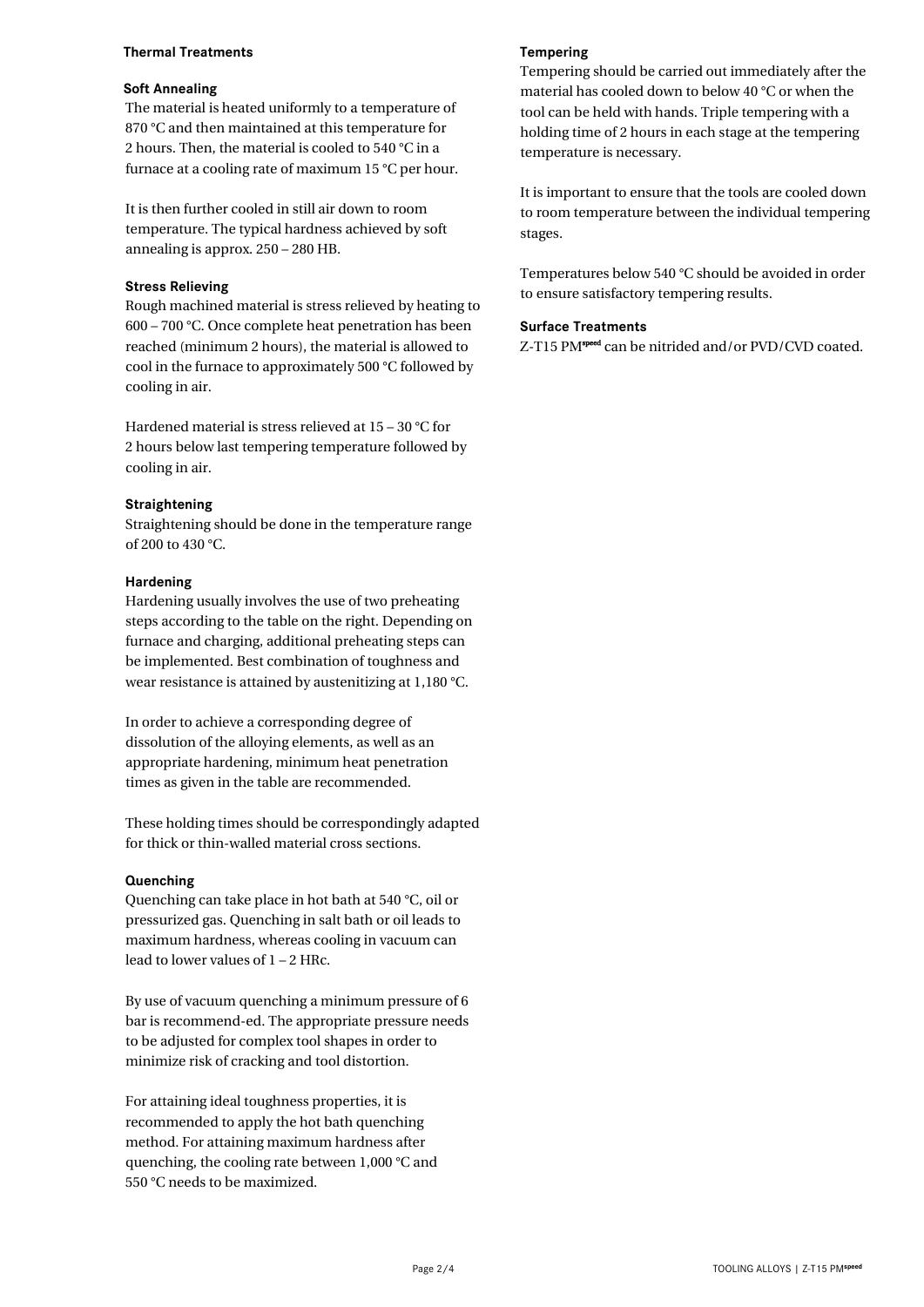#### **Tempering Diagram**

#### $58 -$ 60 62 64 66 68 540 550 565 600 620 1,220 °C 1,180°C Tempering temperature,°C 1,200 °C 1,240 Hardness, HRc



**Toughness Values**

#### **Heat Treatment Instructions**

| 1st preheating   | 450-500 $^{\circ}$ C                   |
|------------------|----------------------------------------|
| 2nd preheating   | 850-900 °C                             |
| (3rd preheating) | 1,000-1,050 °C                         |
| Hardening        | As specified in table                  |
| Tempering        | 3 x each 2 hours as specified in table |
|                  |                                        |

Quenching after hardening in hot bath at approx. 550°C or in vacuum at least at 6 bar overpressure.

| <b>Required hardness</b><br>$HRC \pm 1$ | Austenit-<br>izing<br>tempe-<br>rature<br>۰c | Holding<br>time at<br>austenit-<br>izing tempe-<br>rature min.* | Tempering<br>tempera-<br>ture<br>۰c |
|-----------------------------------------|----------------------------------------------|-----------------------------------------------------------------|-------------------------------------|
| 62                                      | 1,180                                        | 20                                                              | 590                                 |
| 63                                      | 1,150                                        | 20                                                              | 550                                 |
| 64                                      | $1,180**$                                    | 20                                                              | 560                                 |
| 65                                      | 1,180                                        | 20                                                              | 550                                 |
| 66                                      | 1,200                                        | 15                                                              | 540                                 |
| 67                                      | 1,240                                        | 10                                                              | 540                                 |
|                                         |                                              |                                                                 |                                     |

\* Previous preheating at 870 °C. The data referred to 13 mm round bar samples. The holding times at austenitizing temperature should be correspondingly adapted for large and very thin profile dimensions. The maximum permissible austenitizing temperature of 1,230 °C must not be exceeded.

 \*\* Best combination wear resistance/ toughness/ hot hardness

| Page 3/4 | TOOLING ALLOYS   Z-T15 PMspeed |  |
|----------|--------------------------------|--|